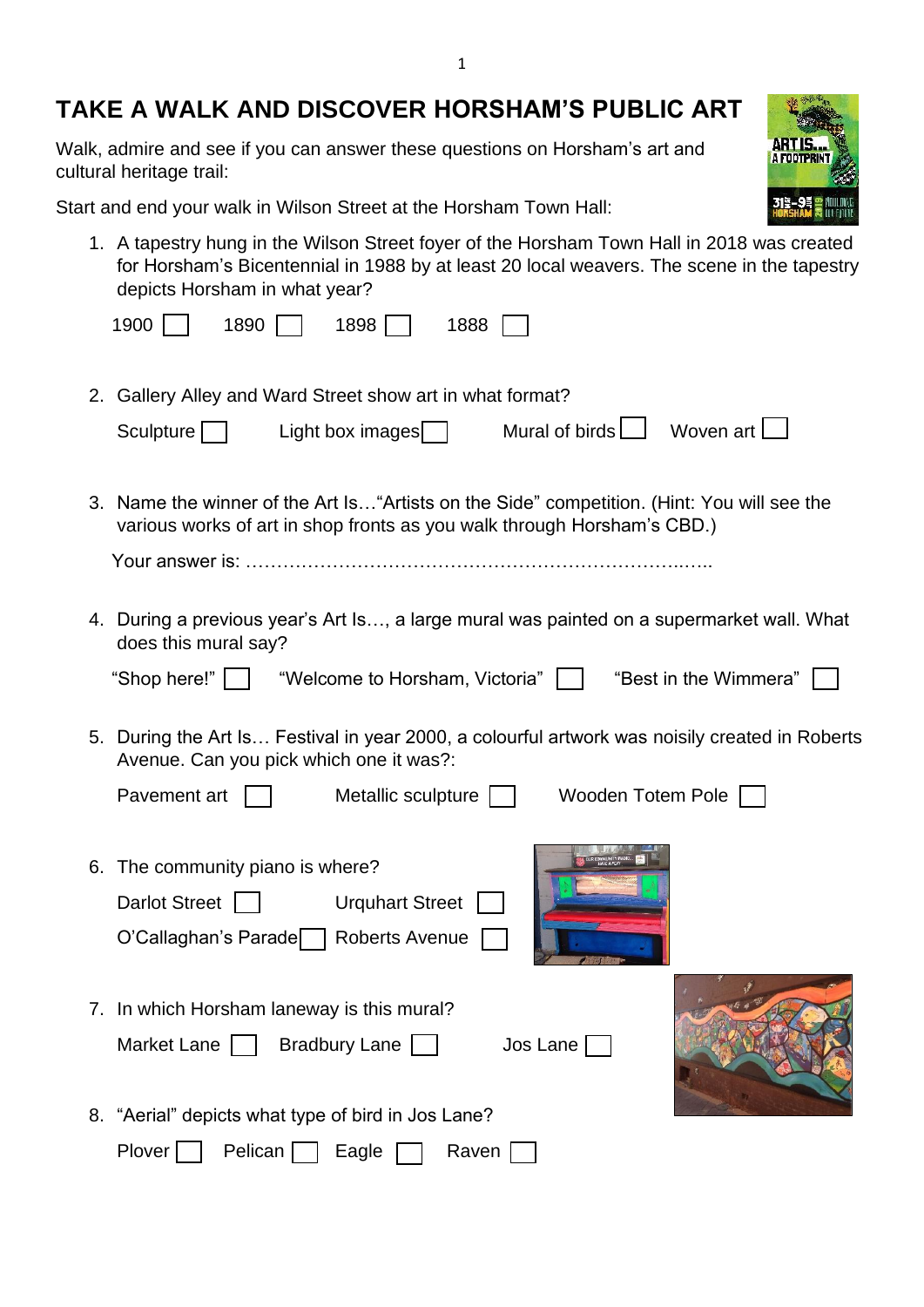| 9. "Writing on the wall" engaged children between 10 and 18<br>years from culturally diverse backgrounds in 2013. Apart<br>Two countries so far apart<br>from finding these writings on seats along Firebrace Street,<br>where else will you find them in Horsham? (example $\rightarrow$ )<br>Yet both are homes in my heart<br>Theatre $\Box$ Aquatic Centre<br>Plaza<br>Library  <br>Madhu Annath |  |  |  |  |
|------------------------------------------------------------------------------------------------------------------------------------------------------------------------------------------------------------------------------------------------------------------------------------------------------------------------------------------------------------------------------------------------------|--|--|--|--|
| 10. What was this former building's purpose in Horsham?                                                                                                                                                                                                                                                                                                                                              |  |  |  |  |
| <b>Fire Station</b><br>Gallery    <br>Post Office    <br><b>Bank</b>                                                                                                                                                                                                                                                                                                                                 |  |  |  |  |
| 11. Dr. Anton Hassell created a sculpture on the corner of Firebrace<br>Street and McLachlan Street? What is it?<br>Bell Tower    <br>Fountain<br><b>Bike</b><br>Flag                                                                                                                                                                                                                                |  |  |  |  |
| What bird sits at the top of it?<br>Corella<br>Galah<br>Pidgeon<br>Seagull                                                                                                                                                                                                                                                                                                                           |  |  |  |  |
| 12. Which building in Urquhart Street has a glistening mosaic of Taylors Lake on its front wall?                                                                                                                                                                                                                                                                                                     |  |  |  |  |
| Uniting Church  <br>Centre for Participation<br><b>Wesley Performing Arts</b>                                                                                                                                                                                                                                                                                                                        |  |  |  |  |
| 13. How many of the 11 mosaics at the Goolum Goolum Aboriginal Cooperative in Urquhart<br>Street, depict birds? 1<br>10 <sup>°</sup><br>4                                                                                                                                                                                                                                                            |  |  |  |  |
| 14. The Horsham Botanical Gardens was originally designed by William Guilfoyle who was<br>also the curator of which famous gardens in Melbourne?                                                                                                                                                                                                                                                     |  |  |  |  |
| <b>Treasury Gardens</b><br><b>Royal Botanic Gardens</b><br><b>Flagstaff Gardens</b>                                                                                                                                                                                                                                                                                                                  |  |  |  |  |
| 15. On the bend of Eastgate Drive into Barnes Boulevard, a sculpture by Dónal Molloy-Drum is<br>in memory of which major event in Horsham?                                                                                                                                                                                                                                                           |  |  |  |  |
| Harvest  <br>Fire $\vert \ \vert$<br>Flood    <br>Drought $\Box$                                                                                                                                                                                                                                                                                                                                     |  |  |  |  |
| 16. The artwork "Wimmera – Woven Vessels" can be found suspended where in Horsham?                                                                                                                                                                                                                                                                                                                   |  |  |  |  |
| Exchange Hotel    <br>Catholic Church    <br>On the Wimmera River banks                                                                                                                                                                                                                                                                                                                              |  |  |  |  |
| 17. Name the artwork you like the most in the Horsham Regional Art Gallery in Wilson Street.                                                                                                                                                                                                                                                                                                         |  |  |  |  |
|                                                                                                                                                                                                                                                                                                                                                                                                      |  |  |  |  |
| WE HOPE YOU ENJOYED EXPLORING HORSHAM'S PUBLIC ART                                                                                                                                                                                                                                                                                                                                                   |  |  |  |  |
| If you return your clin pad to the Horsham Regional Art Gallery reception                                                                                                                                                                                                                                                                                                                            |  |  |  |  |

**If you return your clip pad to the Horsham Regional Art Gallery reception (Wilson Street), you are welcome to pick up a showbag containing regional art and culture guides, plus a coffee voucher for the Exchange Hotel.**

A FOOTPRINT

31<mark>5–95</mark> mulium<br>Horsham Riddenine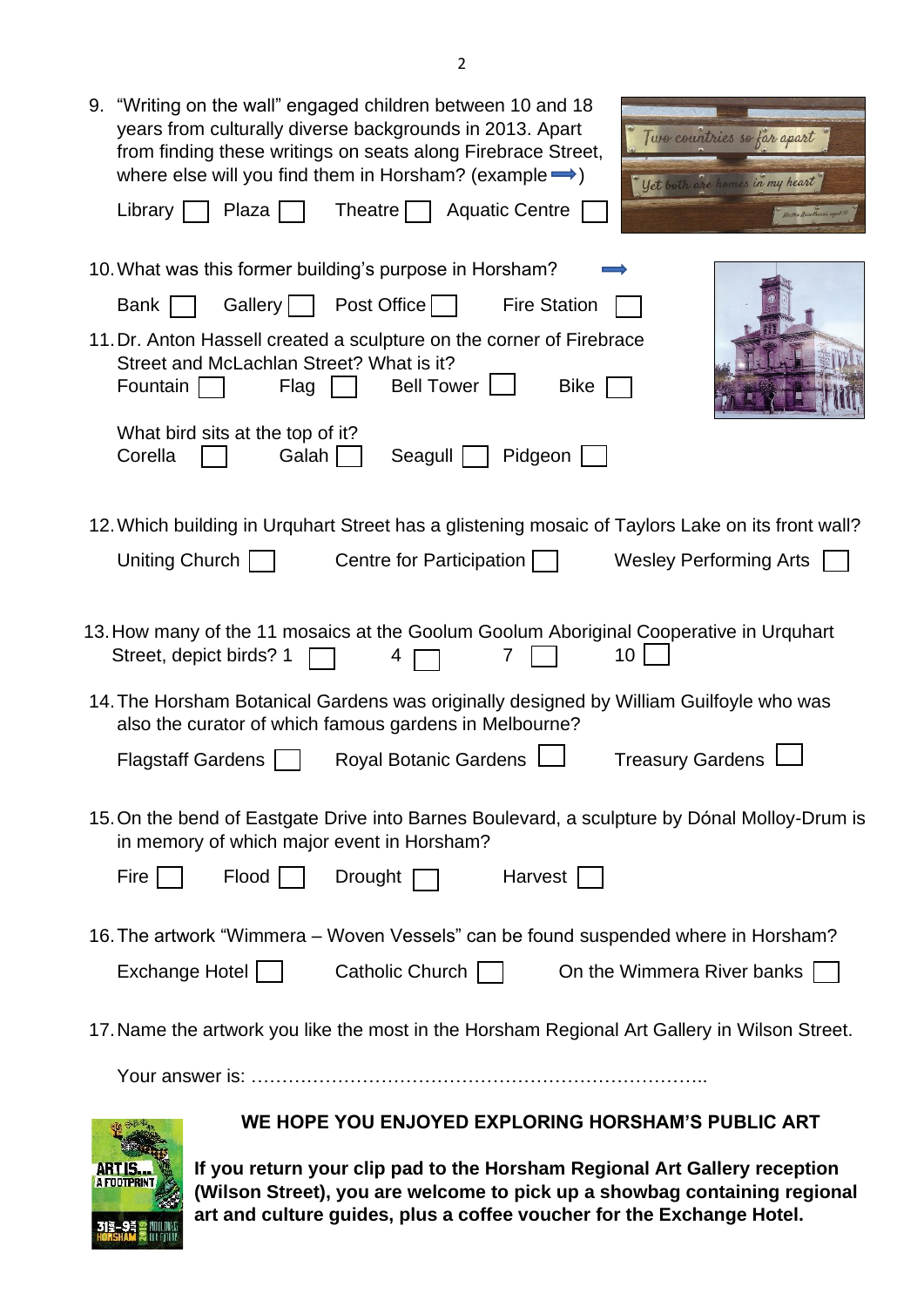## **SEE HORSHAM'S PRIVATE, ACCESSIBLE ART (just outside the CBD)**

Drive to admire and see if you can answer these questions on Horsham's art and cultural heritage trail:

1. Which restaurant features these structures?



Olde Horsham  $\Box$  Café Jazz  $\Box$  Bar 3400  $\Box$  Horsham Palace

3. Horsham College has a wall sculpture in Baillie Street depicting 5 Wimmera indigenous groups? Interestingly, all their names start with one of only two letters of the alphabet. What are they?

| A & B | $Y$ & M <sub>1</sub> | <b>S&amp;P</b> | W & J |  |
|-------|----------------------|----------------|-------|--|
|       |                      |                |       |  |

4. The sculpture by Dónal Molloy-Drum at the front door of Horsham Grains Innovation Park features three forms of plant life – what are they?

| Wheat, lentils and plant roots    | Oats, wheat, barley $\Box$               |
|-----------------------------------|------------------------------------------|
| Nettles, roses and daisies $\Box$ | Thistles, Buffalo Grass and Kangaroo Paw |



## **WE HOPE YOU ENJOYED EXPLORING HORSHAM'S PRIVATE ART**

**If you return your clip pad to the Horsham Regional Art Gallery reception (Wilson Street), you are welcome to pick up a showbag containing regional art and culture guides, plus a coffee shop voucher for the Exchange Hotel.**